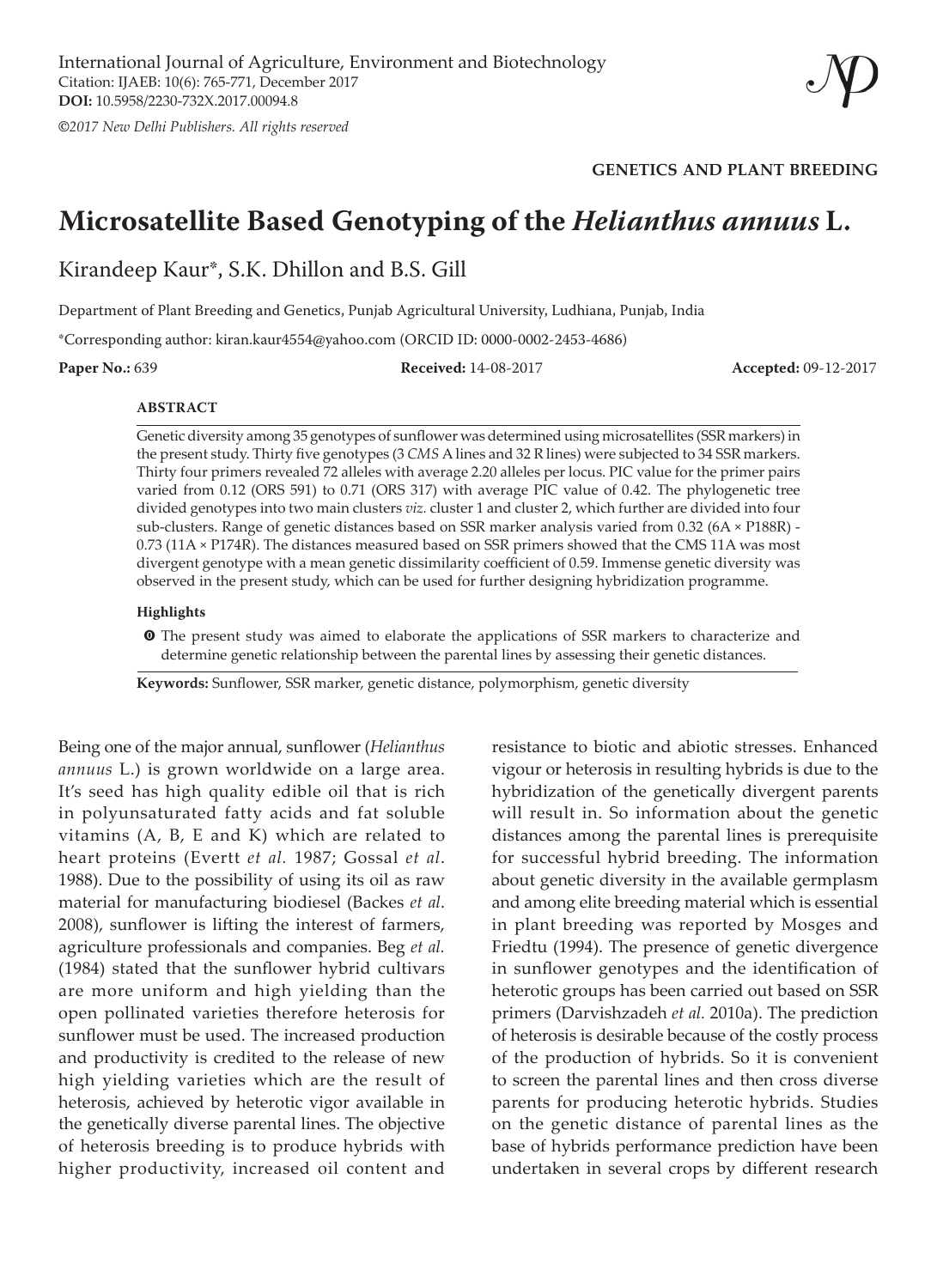

workers and different levels of correlation were shown between the genetic distance of parental genotypes and the hybrid performance. Review of literature showed very limited works on the predication of sunflower heterosis and hybrid performance by marker based genetic distance of the parental lines (Tersac *et al*. 1994; Cheres *et al*. 2000). The present study was carried out to assess the genetic diversity among some sunflower parental lines using SSR primers.

### **MATERIAL AND METHODS**

The study involved thirty five genotypes (Table 1) including 3 CMS A-lines (67A, 47A and 11A) and 32 restorer lines developed from the germplasm available at Punjab Agricultural University, Ludhiana. The CMS A-lines were maintained by crossing them with B-lines, while the R lines were maintained by sib mating during kharif-2014. For DNA isolation seeds of these genotypes were sown in trays and were kept in the incubators of oil seed section of the department of plant breeding and genetics, PAU, Ludhiana for proper germination and growth. Leaves of 30 days old seedling of parental lines were taken to isolate total genomic DNA using CetylTrimethyl Ammonium Bromide (CTAB) (Murray and Thomson, 1980). Thirty four polymorphic microsatellite (SSR) markers (Table 2) were then applied to all the thirty five sunflower genotypes so as to find the genetic distances and to analyze genetic diversity. Amplification was carried out in the Central Molecular Biology Laboratory, Department of Plant Breeding and Genetics, Punjab Agricultural University, Ludhiana. Temperature regime for particular SSR primer pair was adjusted on the basis of their neucleotide sequence. Temperature profile followed for the amplification is given in Table 2. The formula provided by Mazers *et al.*  (1991) was used to calculate melting temperature (Tm), whereas annealing temperature of the primers ranged 5°C below melting temperature.

$$
T_m(^{\circ}C) = 4(G+C) + 2(A+T)
$$

Where,

 $T_m$  = Melting temperature (°C).

After the amplification of genomic DNA, PCR product was separated on 2.5% agarose gel prepared in 0.5X TBE buffer. The ethidium bromide at the concentration of 10ng/100ml of agarose solution in TBE buffer was used for the visualization of the fragments under UV light. To check the size of the SSR fragments, 100-bp ladder was loaded along with the amplified product (Plate 1). The total number of alleles was recorded for each microsatellite (SSR) marker in all the genotypes under the study by giving the number to amplified alleles as 1, 2, 3 and so on. The amplified bands were recorded as 1 (band present) and 0 (band absent) in a binary matrix. The computer software programme – DARwin (Perrier and Jacquemond-Collet 2006) was used for analyzing genetic diversity among the 35 parental lines. Dissimilarly matrix for SSR primers was constructed using Dice coefficient of associations to find out the genetic relationships. The data were subjected to unwieghted pair group method with arithmetic mean (UPGMA) analysis to generate dendogram. Data from 34 primers were used to estimate the dissimilarity based on the number of shared amplified bands.

### **RESULTS AND DISCUSSION**

SSR (simple sequence repeats) are sites on DNA strand which are 2-5 base pair repeats, which are repeated 5-50 times (Turnpenny and Ellard, 2005). SSRs also known as microsatellites, occur at thousands of locations within the genome of an organism. They lead to high genetic diversity as they have a higher mutation rate than the other areas of DNA (Brinkmann *et al.* 1998). These markers are very reproducible as they are influenced by various factors, such as sequence of a primer, template quality and quantity, the type of thermocycler and polymerase concentration (Hernandez *et al.* 1999). The high discriminating power of SSRs led to uncover the possibility of multiple domestication origins in sunflower which were previously thought to be single domestication origin (Rieseberg and Seiler 1990). Tang and Knapp (2003) used SSRs to find extraordinary diversity in American landraces and wild populations of the cultivated sunflower. Sahari *et al.* (2016) characterized 59 accessions and reference lines using 30 SSR loci which generated 194 alleles in the sunflower.

In our study 34 polymorphic SSR markers (Table 2) were used to characterize thirty five genotypes of sunflower and were grouped into different clusters.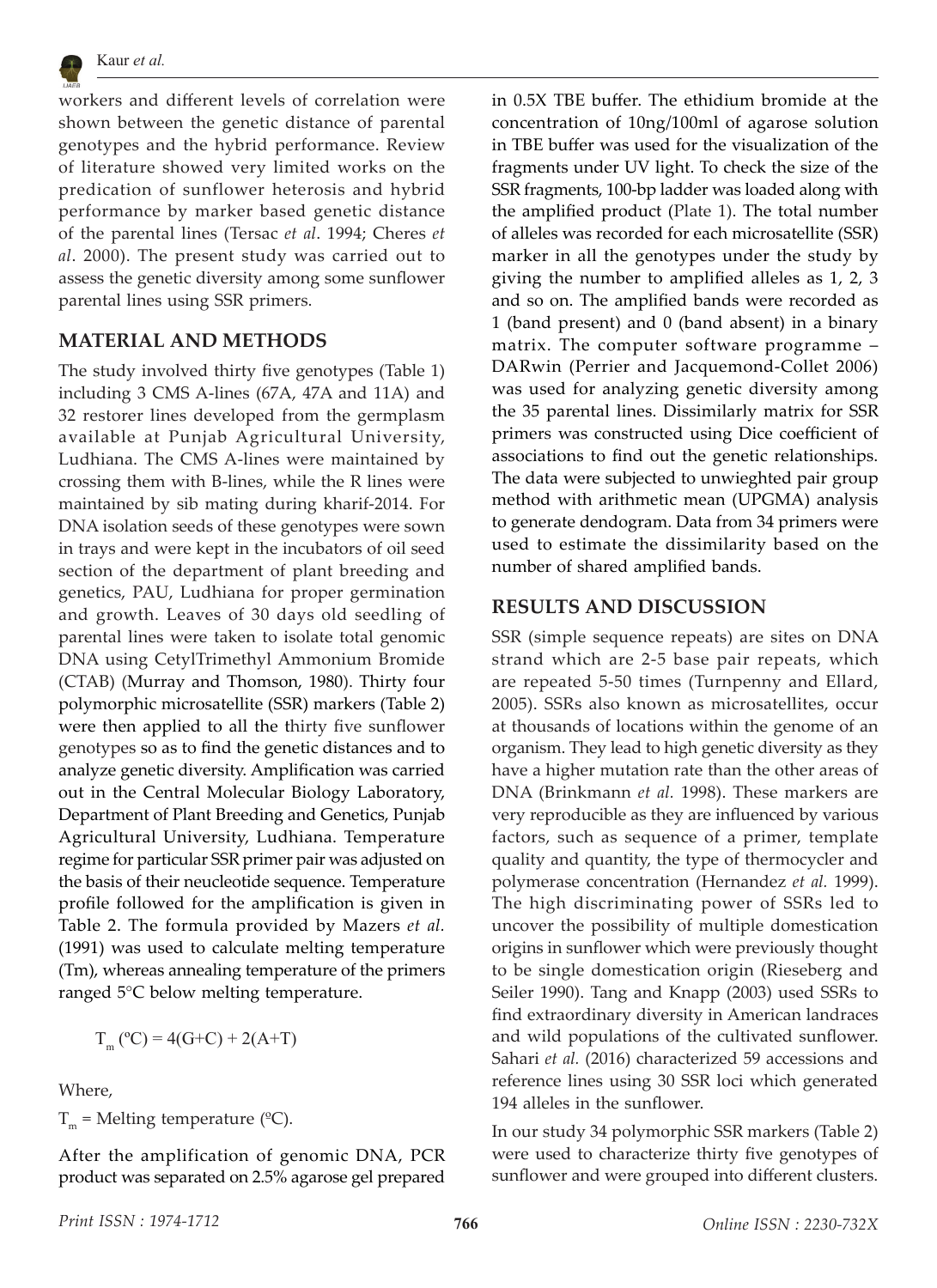

**Table 1:** List of genotypes evaluated in study

**Plate 1:** DNA amplification pattern of 35 genotypes of sunflower with ORS47 SSR primer

The number and size of the amplified product was strictly based on the primer pair sequence. Amplification for some primer pairs was repeated two to three times so as to check the consistency of the product, and only unique bright bands were counted for further analysis. The electrophoretic spectrum (Plate 1) of each SSR primer was analyzed. The individual SSR spectra differing by the number of amplicon and electrophoretic mobility were estimated for each line.

Number of alleles varied from 2 to 4 for each locus with total 75 alleles generated from 34 SSR primers. The average alleles per locus observed was 2.20. These results were closer to those of Darvishzadeh *et al.* (2010), who also observed similar results in their study in which they characterized 28 genotypes on the basis of molecular markers and observed 2.32 number of allele per locus in the sunflower. Average allele per locus was lesser than the observations of Zia *et al*. (2014) who used microsatellite for estimating the genetic diversity among 40 sunflower lines and noted 6.13 alleles per locus, suggesting SSRS as powerful technology for genetic diversity analysis.

R-lines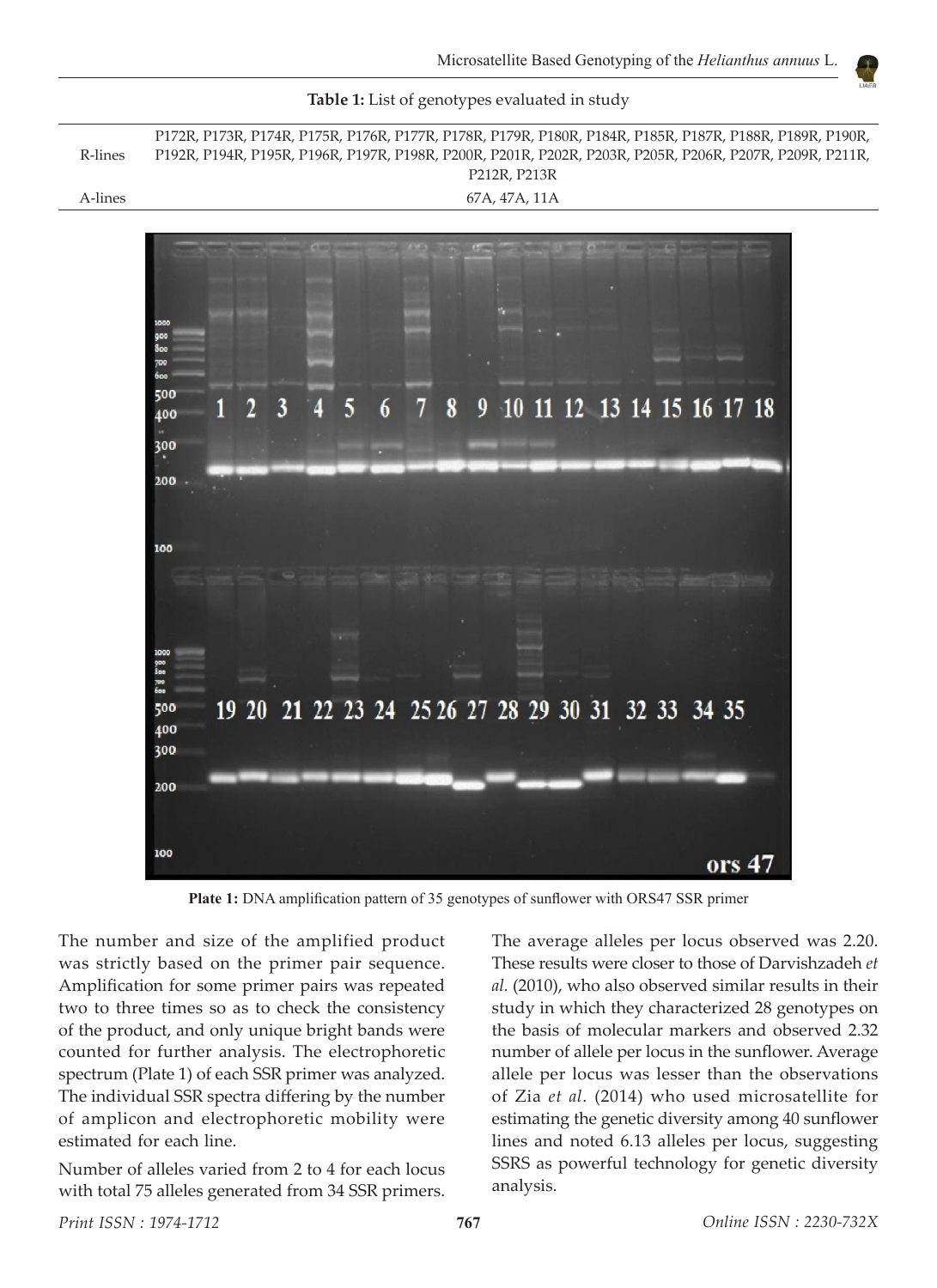

**Table 2:** Primers used for SSR analysis of sunflower *CMS* lines and restorer lines

|              | Primer            | Ta    | No. of<br>alleles | <b>PIC</b> | Forward Primer (5'-3')          | Reverse Primer (5'-3')           |  |  |  |  |
|--------------|-------------------|-------|-------------------|------------|---------------------------------|----------------------------------|--|--|--|--|
| $\mathbf{1}$ | HA 2505           | 41.97 | $\overline{2}$    | 0.23       | <b>GTGTCATGACTCGGT</b>          | <b>GGACAATGTGATTGC</b>           |  |  |  |  |
| 2            | HA 2682           | 49.13 | $\overline{2}$    | 0.28       | CACAATCGTTTCTTTCCAAAA           | <b>ACCCATATGCCCACTCATAA</b>      |  |  |  |  |
| 3            | HA 2879           | 42.72 | 2                 | 0.47       | CATACCGTTCTTGTTC                | CAACCTCCTAGGTCA                  |  |  |  |  |
| 4            | HA 3513           | 47.68 | 2                 | 0.47       | <b>TGACCCATTCAACTTCTTAA</b>     | TCATGGTTCCTGATGAGAAT             |  |  |  |  |
| 5            | HA 3555           | 48.30 | 2                 | 0.47       | <b>GATATCTCTCATAAGTGCCG</b>     | <b>GGTCTTGTGATGACGAA</b>         |  |  |  |  |
| 6            | HA 3638           | 55.28 | $\overline{2}$    | 0.49       | GACATAATCACTAGTTGTTGGTGC        | CTCCTCCCACCTCAACAATTTC           |  |  |  |  |
| 7            | HA 3651           | 51.02 | $\overline{2}$    | 0.46       | <b>GGAATTATCCATTGTAGGTTTGG</b>  | GGATGATTGATTAATTGAGGG            |  |  |  |  |
| 8            | HA 3691           | 56.69 | 2                 | 0.47       | GAATGAAGCATGTGGAAGGCGG          | <b>GTGGAGGTGATGATGGTATGAG</b>    |  |  |  |  |
| 9            | HA 3878           | 49.86 | 2                 | 0.49       | TTTGTTTAGCATCATCATCATC          | GAGACCCTAACCATAACATGA            |  |  |  |  |
| 10           | HA 4057           | 50.75 | 2                 | 0.36       | AAACCCTTCCGACTTATCTC            | TAAAGAGAGAGCCCAACAAG             |  |  |  |  |
| 11           | HA4136            | 52.84 | $\overline{4}$    | 0.37       | <b>CCTATTCCTGATAATTCACTAAGC</b> | GGTAGCATGCTTACATTAAGATG          |  |  |  |  |
| 12           | HA4142            | 53.63 | 2                 | 0.48       | GAGTCGACATTTTCGGAAATCG          | CTTCATCTTCTGACACCCAAC            |  |  |  |  |
| 13           | HA 4149           | 54.35 | $\mathcal{P}$     | 0.30       | CAAAAACCTCTCTCCGTTGGC           | GACTCCAAAGTCCACCAAATC            |  |  |  |  |
| 14           | ORS <sub>10</sub> | 53.56 | 2                 | 0.50       | <b>CTCCACCACACAATCTCCG</b>      | TGTGGAGTTTGCCAGAACTG             |  |  |  |  |
| 15           | <b>ORS 1088</b>   | 54.17 | $\mathcal{P}$     | 0.41       | ACTATCGAACCTCCCTCCAAAC          | <b>GGATTTCTTTCATCTTTGTGGTG</b>   |  |  |  |  |
| 16           | <b>ORS 123</b>    | 51.48 | 3                 | 0.50       | GAAAACCCATGCAGGCATAC            | <b>ACATCCATCACAGTCCATTTTG</b>    |  |  |  |  |
| 17           | <b>ORS 149</b>    | 57.62 | 2                 | 0.50       | <b>GCTCTCTATCTCCCTTGACTCG</b>   | TGCTCTAAGATCTCAGGCGTGC           |  |  |  |  |
| 18           | <b>ORS 154</b>    | 51.48 | 2                 | 0.27       | <b>GCACCTTTGGTGAGGAGATA</b>     | <b>TGCATCAGTAGCTATTGTCTAT</b>    |  |  |  |  |
| 19           | <b>ORS 317</b>    | 51.92 | $\overline{4}$    | 0.70       | TTTGGCAGTTTGGTGGCTTA            | GGTCGTATGCTTAATTCTTTCTCT         |  |  |  |  |
| 20           | <b>ORS 331</b>    | 51.92 | 2                 | 0.26       | TGAAGAAGGGTTGTTGATTACAAG        | <b>GCATTGGGTTCACCATTTCT</b>      |  |  |  |  |
| 21           | <b>ORS 35</b>     | 51.72 | 3                 | 0.49       | <b>TTTTCTCAGCTTCAGTTTCAGC</b>   | <b>TTTGGATCAAGAACTCATGGC</b>     |  |  |  |  |
| 22           | <b>ORS 382</b>    | 52.80 | $\overline{2}$    | 0.47       | <b>ACCGATGGACGATGATCCTA</b>     | <b>TGCACCTGGAATGGCTAGAT</b>      |  |  |  |  |
| 23           | <b>ORS 443</b>    | 52.13 | 2                 | 0.42       | GGAAGTAGGAAGAACAAAGAA GCA       | TTGGAGTGTGAATTTGGATTTG           |  |  |  |  |
| 24           | ORS <sub>47</sub> | 55.06 | $\overline{2}$    | 0.20       | <b>TGAGATTCCTCGTACTTCATCTG</b>  | CCATAGGATGCATAGGAAGAGG           |  |  |  |  |
| 25           | <b>ORS 476</b>    | 51.13 | 2                 | 0.50       | GCGTCGAGTCATTGGGATAA            | <b>TGCAAACGCATCTACGATATT</b>     |  |  |  |  |
| 26           | <b>ORS 591</b>    | 52.69 | 2                 | 0.11       | GTTGCAGGAAAGGTCGAAAG            | TTTTATTCTACGCAGACAAGACG          |  |  |  |  |
| 27           | <b>ORS 607</b>    | 52.41 | 2                 | 0.50       | <b>GCCTGCACATGAGAATGACA</b>     | CTAATACAAAGCAACCCGACAA           |  |  |  |  |
| 28           | <b>ORS 613</b>    | 52.56 | $\mathcal{P}$     | 0.46       | <b>GTAAACCCTAGGTCAATTTGCAG</b>  | <b>ATCTCCGGAAAACATTCTCG</b>      |  |  |  |  |
| 29           | <b>ORS 70</b>     | 52.51 | 2                 | 0.31       | <b>GACCCTGGTCACCGAAGTTA</b>     | <b>ATCTGAAATCGGACAAGATTCA</b>    |  |  |  |  |
| 30           | <b>ORS 708</b>    | 52.80 | 2                 | 0.36       | <b>GCACTCAACATCACGAATCC</b>     | CAACACCTTGGGAACACCTT             |  |  |  |  |
| 31           | <b>ORS 721</b>    | 50.75 | 3                 | 0.52       | <b>ATTCCATTCGCATTCGTGTT</b>     | <b>TCCTCAACGCTTCACACAAG</b>      |  |  |  |  |
| 32           | <b>ORS 809</b>    | 53.04 | 2                 | 0.33       | <b>GCCGGTTCTCTCATTCTTCTC</b>    | TCAGAAACAAACCACCACCA             |  |  |  |  |
| 33           | <b>ORS 822</b>    | 54.37 | $\overline{2}$    | 0.47       | <b>CAATGCCATCTGTCATCAGCTAG</b>  | AAACAAACCTTTGGACGAAACTC          |  |  |  |  |
| 34           | <b>ORS 928</b>    | 52.18 | $\mathfrak{D}$    | 0.49       | CATGGTTATTTTGGTTTGGGTTT         | <b>GCTATTATCATGTCCTTGTCCTTTT</b> |  |  |  |  |

Range of the amplified product varied from 50 to 350 bp. The polymorphism information content index (PIC) was estimated for polymorphic primers to analyze the amplification of SSR primers, and this varied from 0.12 (ORS 591 primer) to 0.71 (ORS 317 primer). The average PIC value for all the 34 polymorphic markers was 0.42 (Table 2). Fifty nine per cent markers had PIC value of 0.50 or greater which suggests that majority of informative SSRs were present between these accession as their PIC values were 0.5. Observation of Gedil (1999) and Yu *et al.* (2002) were similar with average PIC value (0.49 and 0.55 respectively) for polymorphic SSR markers in sunflower. Zia *et al.* (2014) observed similar range of the PIC that varied from 0.17 to 0.89.

Cluster analysis (Fig. 1) divided all the parental lines into two main clusters (A and B) depending upon their genetic distances. Cluster A had two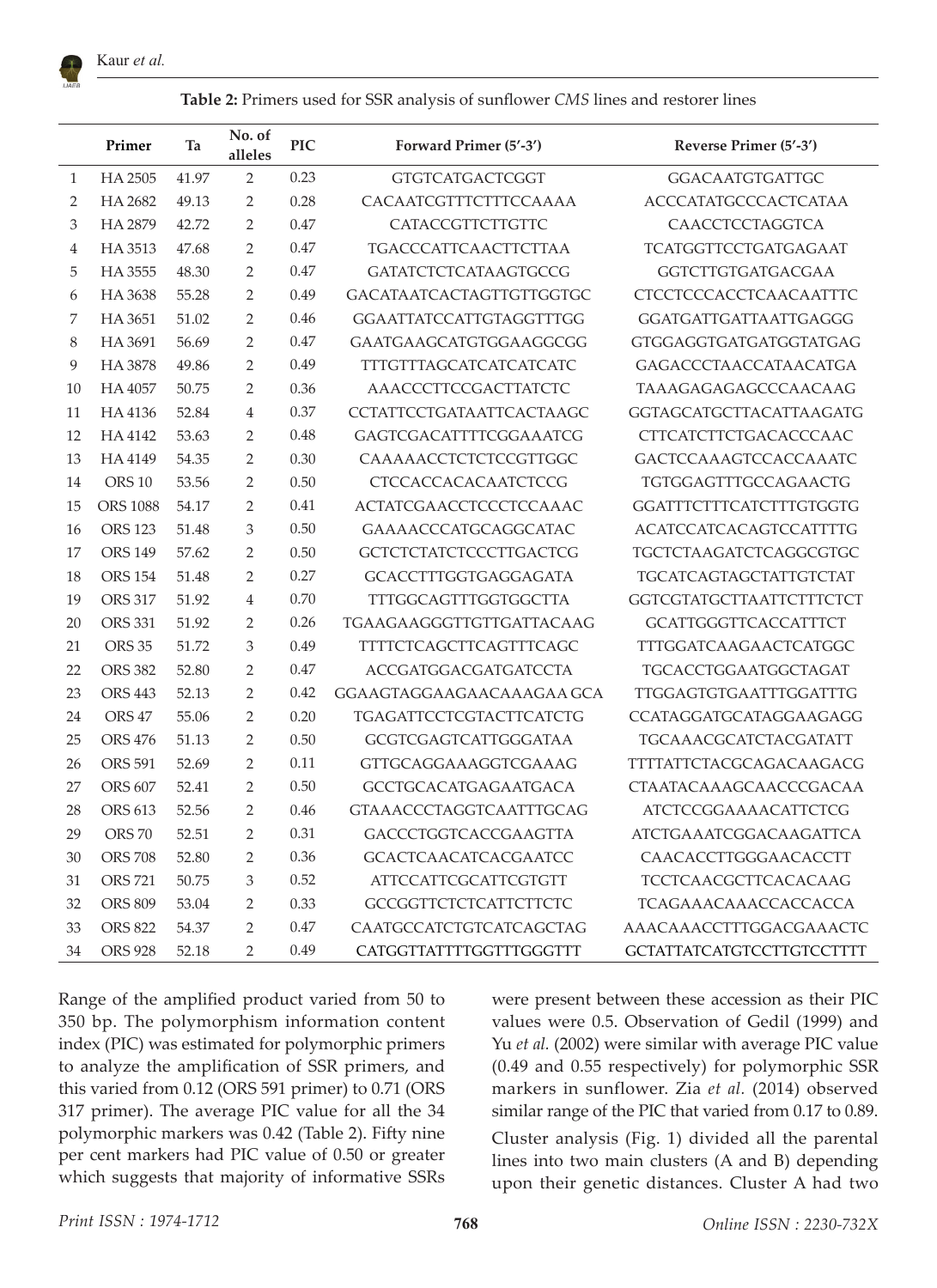

**Fig. 1:** Dendrogram constructed for 35 sunflower parental lines based on distances using 34 polymorphic SSR primers

subclusters *i.e.* 1 and 2, two genotypes fell in subcluster 1 (P198R and P200R), two in subcluster 2 (P173R and P175R). Whereas cluster B contained rest of the 31 genotypes which were further grouped into two subclusters *i.e.* 3 and 4, subcluster 3 contained four genotypes *viz*. 47A, 11A, P212R and P213R, and subcluster 4 contained the remaining 27 genotypes (Table 3).

example of the generic distances estimated for an the<br>combinations varied from 0.32 (67A × P188R) to Dissimilarity matrix results revealed high genetic diversity among all the parental lines (Table 4). The range of the genetic distances estimated for all the  $0.73$  (11A × P174R). The distances measured based on SSR primers showed that the CMS 11A was the most divergent genotype with a mean genetic dissimilarity coefficient of 0.59. The genotypes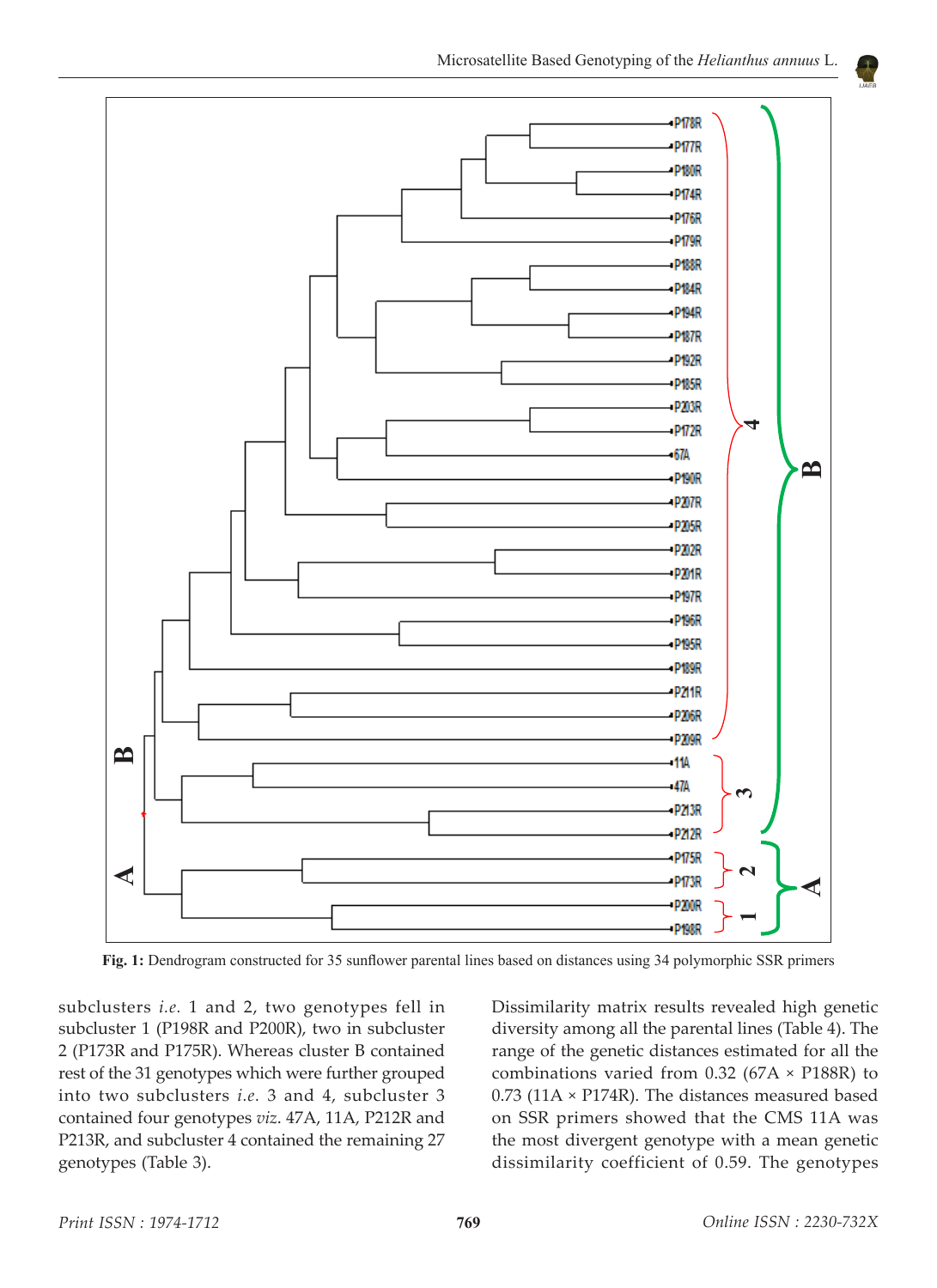

| Table 3: Grouping of parental lines into clusters on the basis of SSR primer analysis |  |  |  |  |  |  |  |
|---------------------------------------------------------------------------------------|--|--|--|--|--|--|--|
|---------------------------------------------------------------------------------------|--|--|--|--|--|--|--|

|   | Cluster Subcluster | No. of<br>genotypes | Name of genotypes                                                                                                                                                                                  |
|---|--------------------|---------------------|----------------------------------------------------------------------------------------------------------------------------------------------------------------------------------------------------|
|   |                    |                     | P <sub>198</sub> R and P <sub>200</sub> R                                                                                                                                                          |
| А |                    |                     | P173R and P175R                                                                                                                                                                                    |
|   | 3                  | 4                   | 11A, 47A, P212R and P213R                                                                                                                                                                          |
| B | 4                  | 27                  | P178R, P177R, P180R, P174R, P176R, P179R, P188R, P184R, P194R, P187R, P192R, P185R,<br>P203R, P172R, 67A, P190R, P207R, P205R, P202R, P201R, P197R, P196R, P195R, P189R,<br>P211R, P206R and P209R |

**Table 4:** Genetic distances based on simple sequence repeat markers data for all pair-wise combinations of thirty five parental genotypes

| Genotypes P172R P173R P174R P175R P176R P177R P178R P179R P180R P184R P185R P187R P188R P189R P190R P192R |      |      |      |      |                                                                                                 |      |      |      |      |      |      |      |      |      |      |      |
|-----------------------------------------------------------------------------------------------------------|------|------|------|------|-------------------------------------------------------------------------------------------------|------|------|------|------|------|------|------|------|------|------|------|
| 67A                                                                                                       | 0.37 | 0.53 | 0.47 | 0.55 | 0.43                                                                                            | 0.48 | 0.47 | 0.48 | 0.46 | 0.48 | 0.50 | 0.43 | 0.32 | 0.67 | 0.43 | 0.66 |
| 47A                                                                                                       | 0.53 | 0.62 | 0.49 | 0.61 | 0.53                                                                                            | 0.50 | 0.56 | 0.61 | 0.48 | 0.41 | 0.52 | 0.39 | 0.48 | 0.56 | 0.53 | 0.38 |
| 11A                                                                                                       | 0.66 | 0.69 | 0.73 | 0.51 | 0.66                                                                                            | 0.63 | 0.69 | 0.65 | 0.68 | 0.48 | 0.46 | 0.56 | 0.48 | 0.53 | 0.66 | 0.48 |
| Geno-<br>types                                                                                            |      |      |      |      | P194R P195R P196R P197R P198R P200R P201R P202R P203R P205R P206R P207R P209R P211R P212R P213R |      |      |      |      |      |      |      |      |      |      |      |
| 67A                                                                                                       | 0.48 | 0.51 | 0.45 | 0.57 | 0.50                                                                                            | 0.50 | 0.45 | 0.40 | 0.34 | 0.47 | 0.67 | 0.53 | 0.56 | 0.51 | 0.57 | 0.54 |
| 47A                                                                                                       | 0.47 | 0.50 | 0.51 | 0.53 | 0.49                                                                                            | 0.56 | 0.47 | 0.42 | 0.53 | 0.42 | 0.60 | 0.49 | 0.51 | 0.50 | 0.42 | 0.65 |
| 0.50<br>11 A                                                                                              |      |      |      |      |                                                                                                 |      |      |      |      |      |      |      |      |      |      |      |

having highest genetic distance can be used for hybridization as they are more diverse from each other. Pankovic *et al.* (2004a) and Pankovic-Saftic (2007) observed the genetic distance (GD=7- 75%) between sunflower inbred lines, obtained with RAPD and SSR markers, that indicate large variability.

### **ACKNOWLEDGMENTS**

Authors are highly thankful to the Head, Department of Plant Breeding and Genetics, Punjab Agricultural University, Ludhiana-141004 for providing the necessary research facility and the staff of molecular lab and sunflower field for the required help during the entire research work.

## **REFERENCES**

- Backes, R.L., Souza, A.M., Balbinot, A.A., Gallotti, G.J.M. and Bavaresco, A. 2008. Desempenho de cultivares de girassolemduasepocas de Plantio de safrinha no planaltonortecatarinense. *Sci. Agric.,* **9**: 41-48.
- Beg, A., Rana, M.A. and Aslam, M. 1984: Sunflower production practices. *Prog. Fmg.,* **4:** 14-19.
- Brinkmann, B., Klintschar, M., Neuhuber, F., Hühne, J. and Rolf, B. 1998. Mutation Rate in Human Microsatellites: Influence of the Structure and Length of the Tandem Repeat. *American J Human Genetics*, **62(6):** 1408–1415.
- Cheres, M.T., Miller, J.F., Crane, J.M. and Knapp, S.J. 2000. Genetic distance as a predictor of heterosis and hybrid performance within and between heterotic groups in sunflower. *Theor. Appl. Genet.,* **100:** 889-894.
- Darvishzadeh, R., Azizi, M., Hatami-Maleki, H., Bernousi, I., Abdollahi Mandoulakani, B., Jafari, M. and Sarrafi, A. 2010a. Molecular characterization and similarity relationships among sunflower (*Helianthus annuus* L.) inbred lines using some mapped simple sequence repeats. *African J. Biotech.,* **9:** 7280-7288.
- Evertt, N.P., Robinson, K.E. and Mascarenhas, D.1987. Genetic engineering of sunflower (*Helianthus annuus* L.). *Nat. Biotech.,* **5:** 1201-1204.
- Gedil, M.A. 1999. Marker development, genome mapping, and cloning of candidate disease resistance genes in sunflower (*Helianthus annuus* L.) Ph.D thesis, Oregon State University, Corvallis.
- Gossal, S.S., Vasiljevic, L. and Brar, D.S. 1988. Plant biotechnology and sunflower improvement. Proc 12<sup>th</sup> International Sunflower Conference, pp. 599, Novisad.
- Hernández, P., Martín, A. and Dorado, G. 1999. Development of SCARs by direct sequencing of RAPD products: a practical tool for the introgression and marker-assisted selection of wheat. *Mol. Breed.,* **5:** 245-253.
- Mazers, G.R., Moyret, C., Jeanteur, P. and Theillet, C.G. 1991. Direct sequencing by thermal asymmetric PCR. *Nucleic Acids Res.,* **19:** 47-83.
- Mosges, G. and Friedtu, W. 1994. Genetic 'Fingerprinting' of sunflower lines and F1 hybrids using. Isozymes, simple